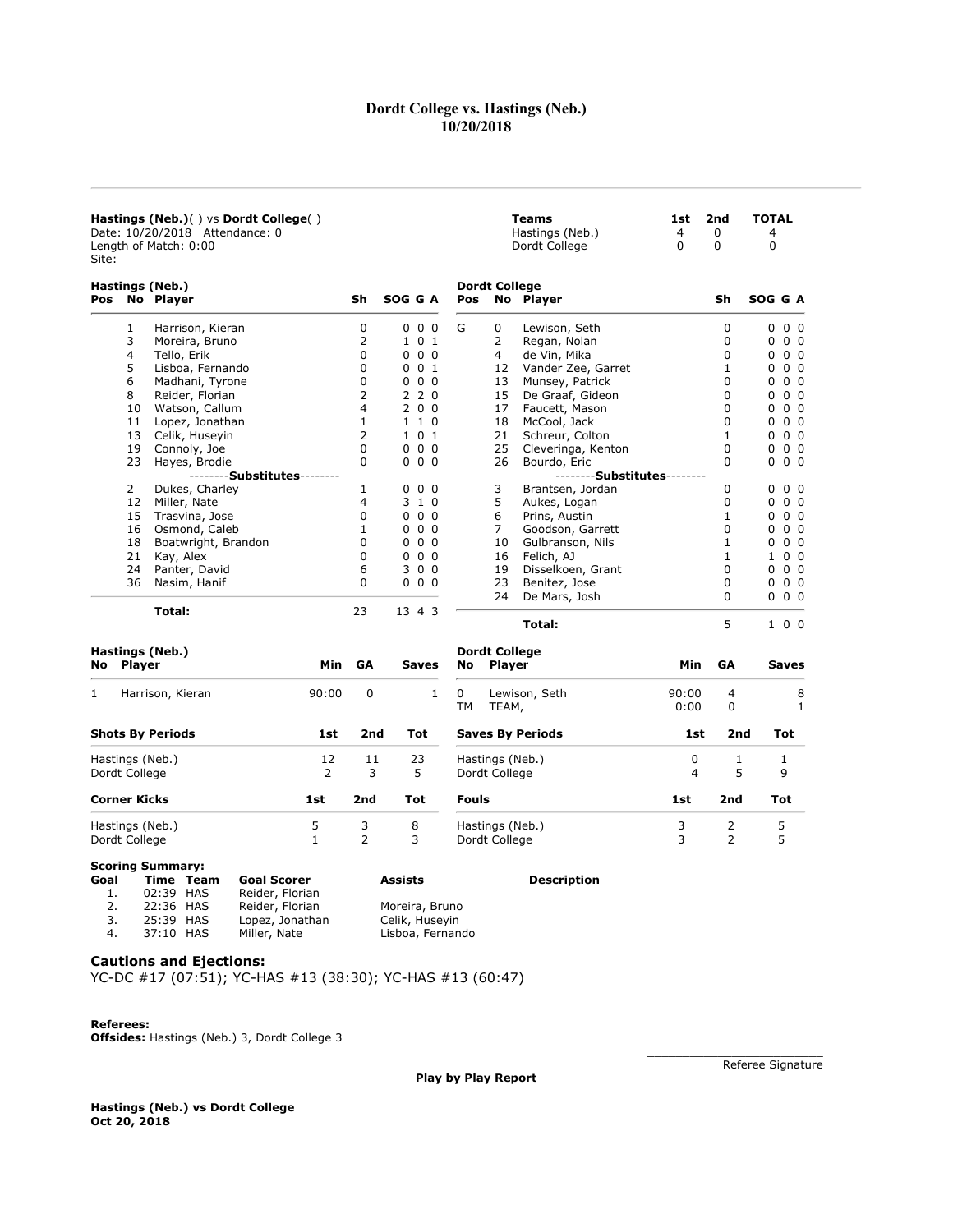| ## | <b>HAS Starters</b><br><b>Name</b> | Position | ## | <b>DC Starters</b><br><b>Name</b> | <b>Position</b> |
|----|------------------------------------|----------|----|-----------------------------------|-----------------|
|    | Kieran Harrison                    | G        | 0  | Seth LEWISON                      | G               |
| 3  | Bruno Moreira                      |          | 2  | Nolan REGAN                       |                 |
| 4  | Erik Tello                         |          | 4  | Mika DE VIN                       |                 |
| 5  | Fernando Lisboa                    |          | 12 | Garret VANDER ZEE                 |                 |
| 6  | Tyrone Madhani                     |          | 13 | Patrick MUNSEY                    |                 |
| 8  | Florian Reider                     |          | 15 | Gideon DE GRAAF                   |                 |
| 10 | Callum Watson                      |          | 17 | Mason FAUCETT                     |                 |
| 11 | Jonathan Lopez                     |          | 18 | Jack MCCOOL                       |                 |
| 13 | Huseyin Celik                      |          | 21 | <b>Colton SCHREUR</b>             |                 |
| 19 | Joe Connoly                        |          | 25 | Kenton CLEVERINGA                 |                 |
| 23 | <b>Brodie Hayes</b>                |          | 26 | Eric BOURDO                       |                 |

| <b>Clock</b> | <b>1st Period</b><br>Play By Play                               | <b>Score</b><br>$(V-H)$ |
|--------------|-----------------------------------------------------------------|-------------------------|
| 00:24        | Foul on TEAM (HAS)                                              |                         |
| 02:39        | GOAL kicked in by Florian Reider (HAS)                          | $(1-0)$                 |
| 07:11        | Offside against TEAM (DC)                                       |                         |
| 07:51        | Yellow Card on Mason FAUCETT (DC)                               |                         |
| 08:16        | Shot Missed by Austin PRINS (DC) goes WIDE                      |                         |
| 09:18        | Shot Missed by Nils GULBRANSON (DC) goes WIDE                   |                         |
| 09:31        | Corner Kick by Nils GULBRANSON (DC)                             |                         |
| 11:27        | Foul on TEAM (HAS)                                              |                         |
| 13:32        | Corner Kick by Callum Watson (HAS)                              |                         |
| 15:52        | Offside against TEAM (HAS)                                      |                         |
| 16:53        | Shot Missed by Callum Watson (HAS) off the CROSSBAR             |                         |
| 17:07        | Shot Missed by Callum Watson (HAS) SAVED by Seth LEWISON        |                         |
| 18:04        | Offside against TEAM (DC)                                       |                         |
| 19:07        | Shot Missed by Bruno Moreira (HAS) goes WIDE                    |                         |
| 20:05        | SUB: David Panter in for Tyrone Madhani                         |                         |
| 20:47        | Foul on TEAM (HAS)                                              |                         |
| 20:54        | Foul on TEAM (DC)                                               |                         |
| 21:56        | Shot Missed by David Panter (HAS) off the POST                  |                         |
| 22:12        | Corner Kick by Callum Watson (HAS)                              |                         |
| 22:36        | GOAL kicked in by Florian Reider (HAS), Assist by Bruno Moreira | $(2-0)$                 |
| 22:47        | Shot Missed by Callum Watson (HAS) SAVED by Seth LEWISON        |                         |
| 23:06        | Corner Kick by Callum Watson (HAS)                              |                         |
| 24:18        | Corner Kick by Callum Watson (HAS)                              |                         |
| 25:39        | GOAL kicked in by Jonathan Lopez (HAS), Assist by Huseyin Celik | $(3-0)$                 |
| 29:07        | Shot Missed by Bruno Moreira (HAS) SAVED by Seth LEWISON        |                         |
| 30:27        | SUB: Nate Miller in for Jonathan Lopez                          |                         |
| 30:51        | Foul on TEAM (DC)                                               |                         |
| 31:30        | Shot Missed by David Panter (HAS) SAVED by TEAM                 |                         |
| 35:55        | SUB: Alex Kay in for Florian Reider                             |                         |
| 35:55        | SUB: Caleb Osmond in for Huseyin Celik                          |                         |
| 36:33        | SUB: Grant DISSELKOEN in for Jack MCCOOL                        |                         |
| 37:10        | GOAL kicked in by Nate Miller (HAS), Assist by Fernando Lisboa  | $(4-0)$                 |
| 38:30        | Yellow Card on Huseyin Celik (HAS)                              |                         |
| 38:39        | SUB: Jordan BRANTSEN in for Mason FAUCETT                       |                         |
| 39:06        | Shot Missed by Callum Watson (HAS) goes WIDE                    |                         |
| 40:10        | Corner Kick by Callum Watson (HAS)                              |                         |
| 42:25        | Foul on TEAM (DC)                                               |                         |

# End of 1st (DC 0 HAS 4)

|      | Shots | SOG                        | G | <b>AST</b> | <b>CK</b> | <b>PKM</b> |                   | PKA FL YC | RC | BLK      | GA | sv |
|------|-------|----------------------------|---|------------|-----------|------------|-------------------|-----------|----|----------|----|----|
| HAS  |       | 12 8 4 3 5 0 0 3 1 0 0 0 0 |   |            |           |            |                   |           |    |          |    |    |
| DC - |       | $\Omega$                   |   |            |           |            | 0 0 1 0 0 0 3 1 0 |           |    | $\Omega$ | 4  |    |

## Play by Play Report

#### Hastings (Neb.) vs Dordt College Oct 20, 2018

HAS Starters:Harrison, Dukes, Watson, Panter, Hayes, Reider, Madhani, Moreira, Tello, Celik, Nasim DC Starters: LEWISON, MUNSEY, GOODSON, SCHREUR, DE GRAAF, DE VIN, BOURDO, VANDER ZEE, REGAN, DISSELKOEN, CLEVERINGA

| <b>Clock</b>   | 2nd Period<br>Play By Play                                                 | Score<br>$(V-H)$ |
|----------------|----------------------------------------------------------------------------|------------------|
| 48:31<br>51:01 | Offside against TEAM (HAS)<br>Shot Missed by Charley Dukes (HAS) goes HIGH |                  |